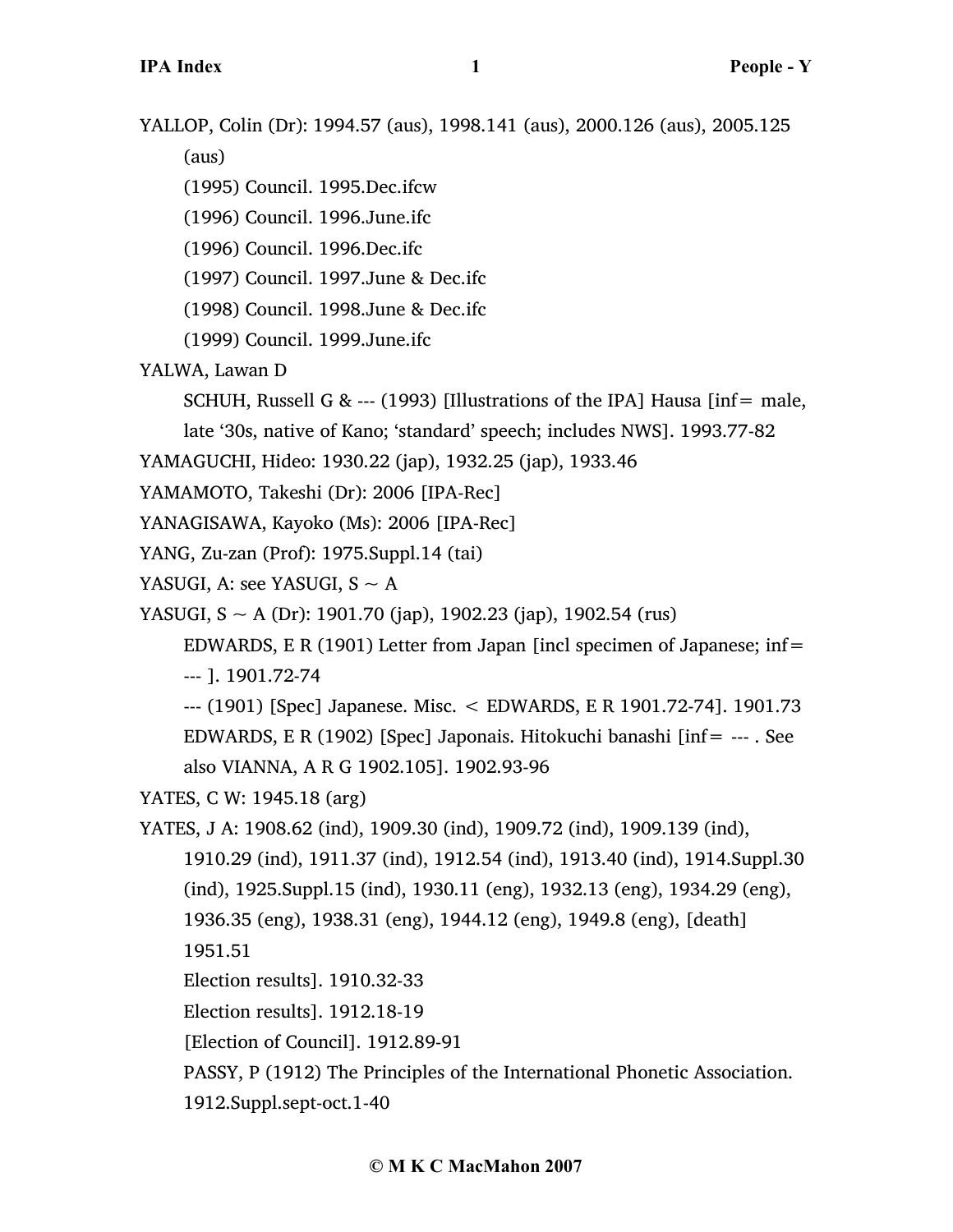The Principles of the International Phonetic Association. 1912.Suppl.septoct.5

[Election results]. 1914.18-19

YAZIGI, Cesar (Dr): 1955.23 (brz), 1955.Suppl.x (brz)

YEATS, G F W: 1911.65 (eng), 1911.66 (eng), 1912.33 (eng), 1913.17 (eng) YEATS-EDWARDS, Paul

[Spec(Stud)] English (Southern British). Broad transcription. --- Wessex Rhapsody. 1947.31-32

YENIDUNIA, Alexander: 1928.64 (tur), 1930.17 (tur), [death] 1930.73

YIGEZU, Moges

--- (2001) Articulatory and acoustic effects of lip-plate speech in Chai and its implications for phonological theory [infs=Chunguru Olegidagi,

Ngacide Arsichagge, Alemu Olekibo]. 2001.203-221

YONEDA, M: 1929.42 (jap), 1930.22 (jap)

YONG: see TECK YONG

YONGE, Charlotte Mary

NOËL-ARMFIELD, G (1909) [Spec(Stud)] English. <Charlotte Mary Yonge,

Cameos from English History Series II, 325 [inf= F Hurst, Northern

English, with Midlands influences]. 1909.89-90

YONGMAY: see ACADEMIA SINICA

YOO, Isaiah WonHo

--- & BLANKENSHIP, Barbara (2003) Duration of epenthetic [t] in

polysyllabic American English words [infs= 4 males, 3 females].

2003.153-164

YORICK [=pseud of FERRIGNI, Pietro Francesco Leopoldo Coccoluto] CAMILLI, A (1929) [Spec(Stud)] Italiano. Il vagabondo in pretura < --- ]. 1929.51-53

YOST, E (Miss): 1900.85 (usa), 1901.22 (usa), 1902.20 (usa), 1902.52

YOUE, Hansa Mahn-Gunn (Prof): 1990.ii.63 (kor), 1994.57 (kor), 1998.141 (kor), 2000.126 (kor), 2005.127 (kor)

YOUNG, [ ] (Miss) [1]: 1908.62 (eng), 1909.12 (eng)

YOUNG, [ ] (Miss) [2]: IPA exam result (French). 1934.83

YOUNG, Arthur B (Dr): 1913.87 (eng), 1913.111 (eng), 1914.Suppl.11 (eng)

## **© M K C MacMahon 2007**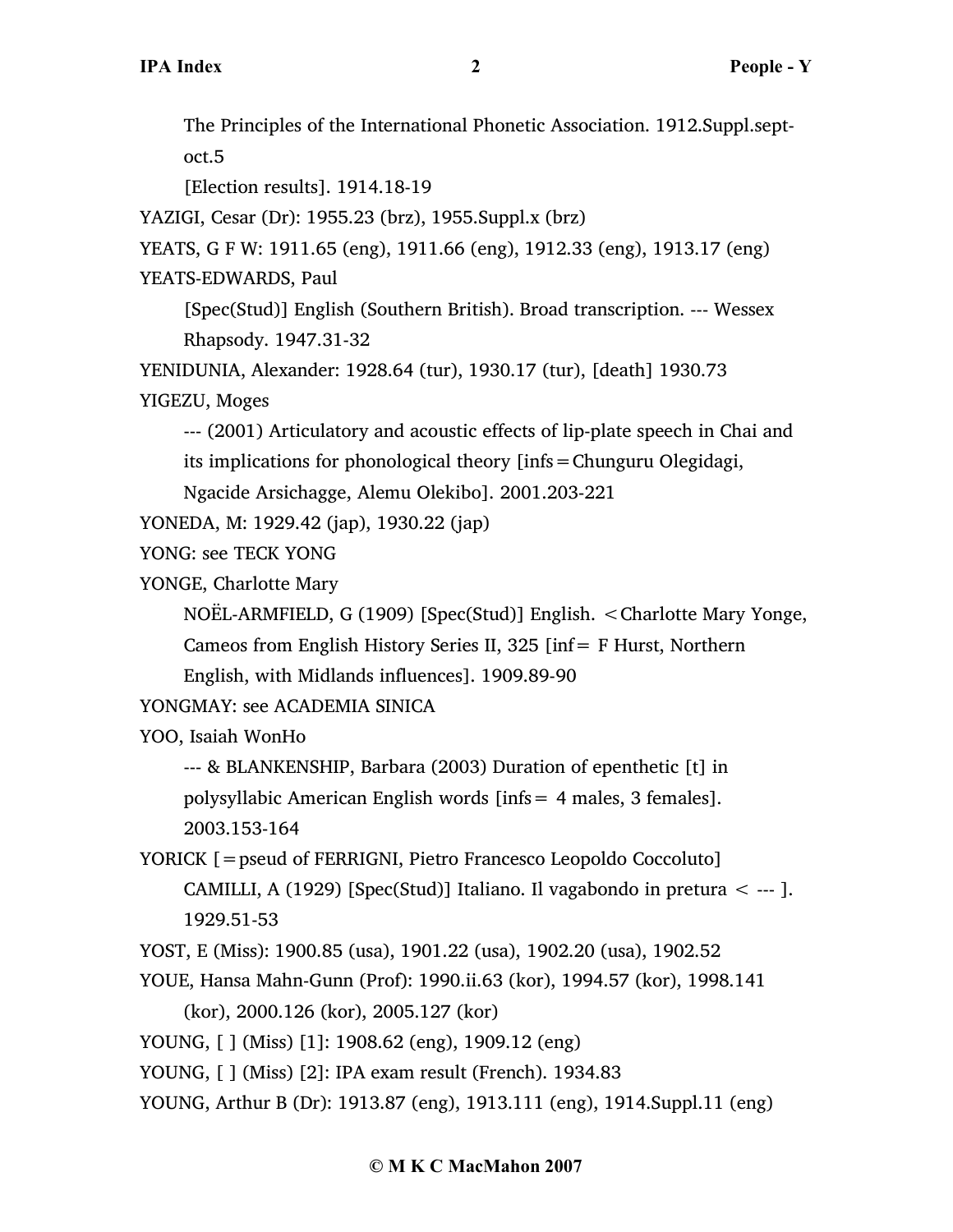--- : IPA exam results: German, 1913.124; English, 1914.37

YOUNG, Alice (Miss): IPA exam result (French). 1912.19

YOUNG, D J: 1965.16 (wal)

YOUNG, G H: 1968.43 (eng)

YOUNG, Henry: 1951.50 (brz), 1952.Suppl.ix (brz), 1961.Suppl.xii (brz)

YOUNG, Martha H (Miss): 1911.65 (can), 1912.52 (can), 1913.38 (can),

1914.Suppl.27 (can)

--- : IPA exam result (French). 1912.115

YOUNG, Mary Vance (Prof Miss): 1899.82 (usa), 1900.janv.21 (usa), 1900.févrmars.20, 1901.22 (usa), 1902.20 (usa), 1902.54 (usa), 1902.74 (usa), 1903.20 (usa), 1904.18 (usa), 1905.18 (usa), 1906.22 (usa), 1907.25 (usa),

1908.26 (usa), 1909.28 (usa), 1910.27 (usa), 1911.35 (usa), 1912.51 (usa), 1913.37 (usa), 1914.Suppl.27 (usa), 1925.Suppl.15 (usa)

YOUNG, Robert Render

PASSY, P (1930) [Rev] --- & SUMNER, A T (1930) KoyEima kaa gçlçisia etc [Contains: Arithmetic book in Temne; the same in Mende; a Reader in

Temne; 2 Readers in Mende]. London: Longmans, Green & Co. 1930.30 YRJÖ-KOSKINEN, A Lauri: 1893.41 (fra), 1893.74 (fin), 1894.13 (fin), 1895.14

(fin), 1896.16 (fin), 1897.32 (fin), 1898.20 (fin), 1899.20 (fin), 1899.36 YRJÖ-KOSKINEN, E S

--- (1896) [Q&A: French (Q) - contrast between  $/a$  and  $/A$ ; /e/ and  $/E$ ; liaison]. 1896.159

YSENFLAMM, P: 1906.93 (rus), 1907.23 (rus), 1908.24 (rus), 1909.26 (rus), 1910.25 (rus), 1911.33 (pol), 1912.48 (pol), 1913.33 (pol), 1914.Suppl.23 (pol)

YU, Alan: 2000.126 (usa)

YUAN, Chia Hua (Prof): 1948.32 (eng), 1949.10 (eng), 1951.51, 1952.Suppl.x (chn), 1955.Suppl.xi (chn), 1961.Suppl.xiii (chn)

YUCATAN, Merida de

[Spec(Stud)] Español. El tintero (lección de cosas) < --- . 1891.110-111 YÜ, M

--- (1937) On the nature of Pekingese closed syllables. Comm: D Jones. 1937.36- 38